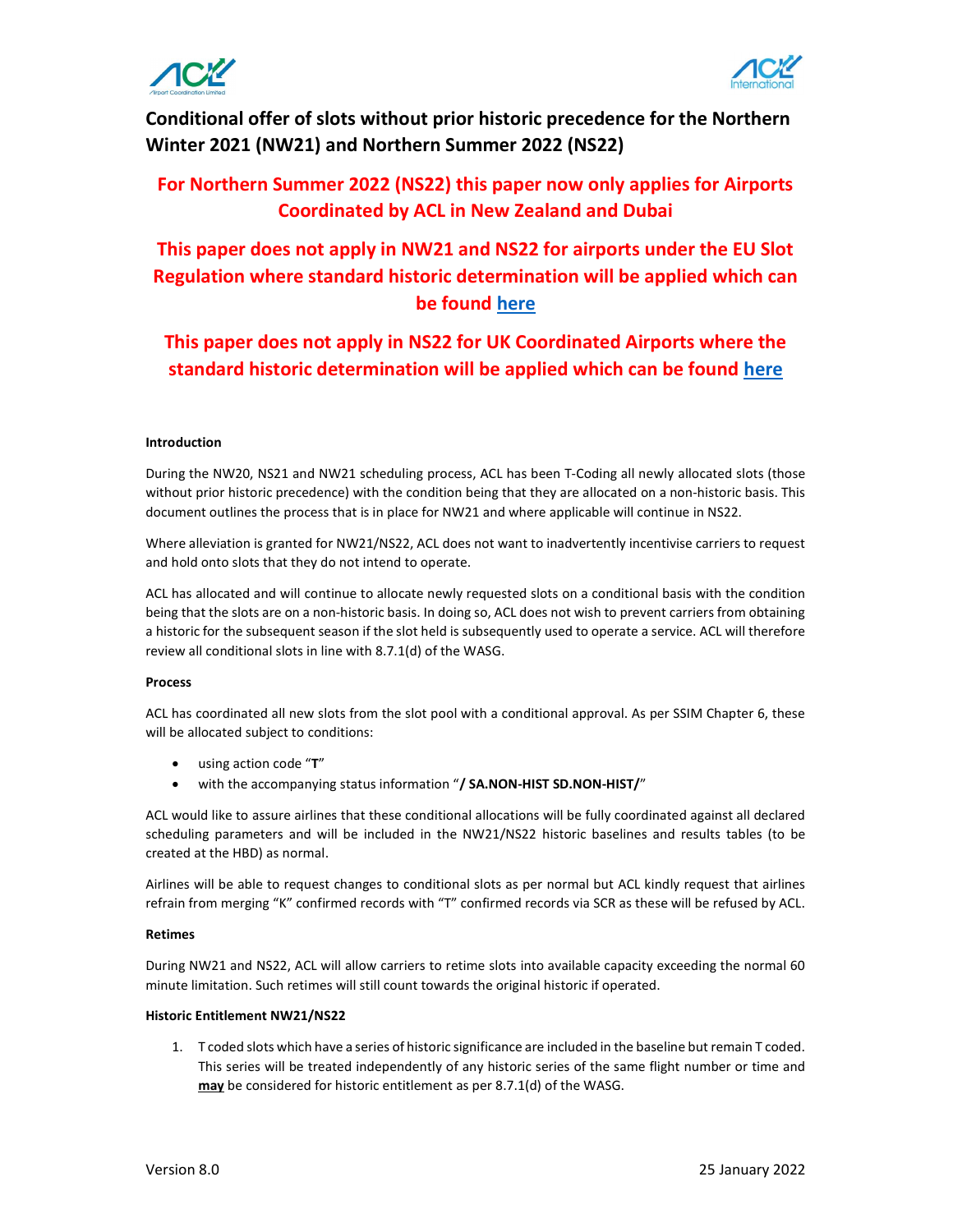



- 2. T coded slots which are held for 4 or less weeks (not of historic significance) will be considered as adhoc and are not eligible for historic entitlement. Such slots will not appear in the baseline.
- 3. Carriers can make cancellations in advance of the HBD to Historic and T coded slots. Such cancellations will not be included in the calculation of the utilisation target.
- 4. T coded series will not be considered for historic entitlement in the subsequent seasons under the following circumstances:
	- a. The carrier cancels the entire series.
	- b. Where it is no longer possible for the carrier to achieve the applicable utilisation target for newly allocated series and cancellations do not qualify as justifiable non-utilisation of slots under the applicable alleviation conditions.
	- c. If the carrier ceases to operate at the airport and has no intention to operate in the subsequent season.
	- d. All historic slots that could have been used to operate the new service must have been utilised maintaining an existing historic entitlement of another series. All historic slots will need to be operated to the utilisation target before ACL will consider granting historic status to newly allocated slots. ACL will allow flexibility for carriers to retime live schedules and maintain the historic time in line with the ACL Historic Determination paper for W21 onwards. Should alleviation be granted, ACL will review the flexibility accordingly.

The general principle that ACL will consider, is the number of slots operated should exceed the utilisation target set for all historic slots before newly allocated slots will be considered for historic entitlement in the subsequent season. Examples (for S21 where alleviation is known ) of how ACL will treat newly allocated slots are included at the end of the document.

- 5. All allocated slots will be required to comply with the applicable utilisation target to be considered for historic entitlement. Cancellations under a waiver will only be counted as operated as per the applicable regulation.
- 6. Newly allocated slots post the results table being created will be treated in the same way.
- 7. Where slots have been removed from the baseline as a result of it no longer being possible to achieve the utilisation target or in the case of newly allocated slots failed to meet the conditions contained in this document, the capacity will be made available to other carriers.

NOTE: A series is defined as per the EU Regulation/WASG except for DXB where the definition is as per the Local Rule on Historic Determination.

#### Scope

This process will be applicable at all **Coordinated** Airports which are coordinated by ACL and ACL International:

| Country                     | <b>Coordinated Airport</b>                    |
|-----------------------------|-----------------------------------------------|
| Canada                      | <b>YTZ (NW21)</b>                             |
| <b>New Zealand</b>          | AKL, CHC, WLG                                 |
| Poland                      | <b>NOT APPLICABLE</b>                         |
| <b>Republic of Ireland</b>  | <b>NOT APPLICABLE</b>                         |
| <b>United Kingdom</b>       | BRS, BHX, LCY, LGW, LHR, LTN, MAN, STN (NW21) |
| <b>United Arab Emirates</b> | <b>DXB</b>                                    |

This process will apply as follows: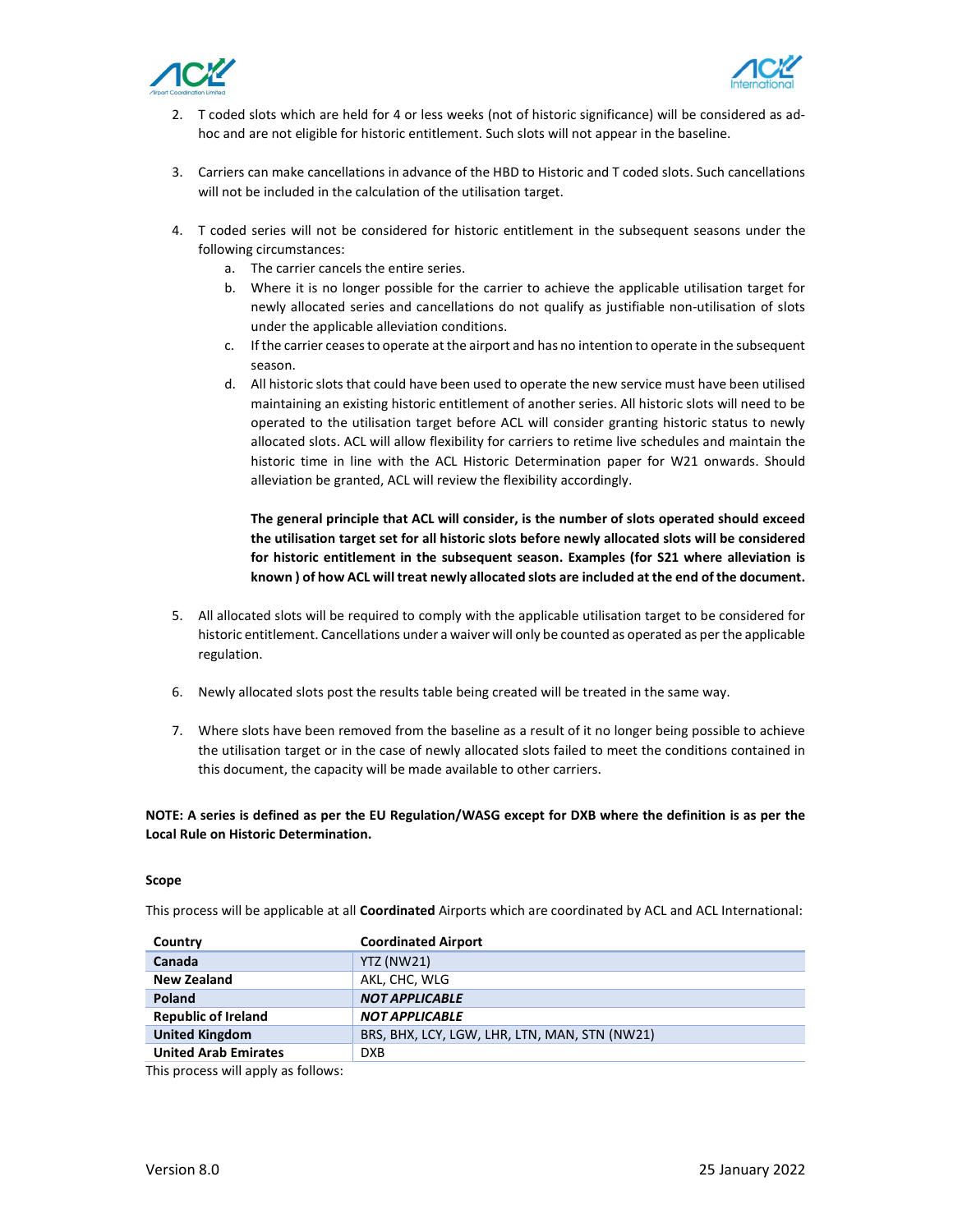



 To all new allocations (without historic precedence from NW20/NS21) throughout the entire NW21/NS22 scheduling process, from the distribution of NW21/NS22 SALs until the subsequent determination of NW22/NS23 SHLs.

#### Review

ACL will continue to keep this guidance under review and make changes, as necessary.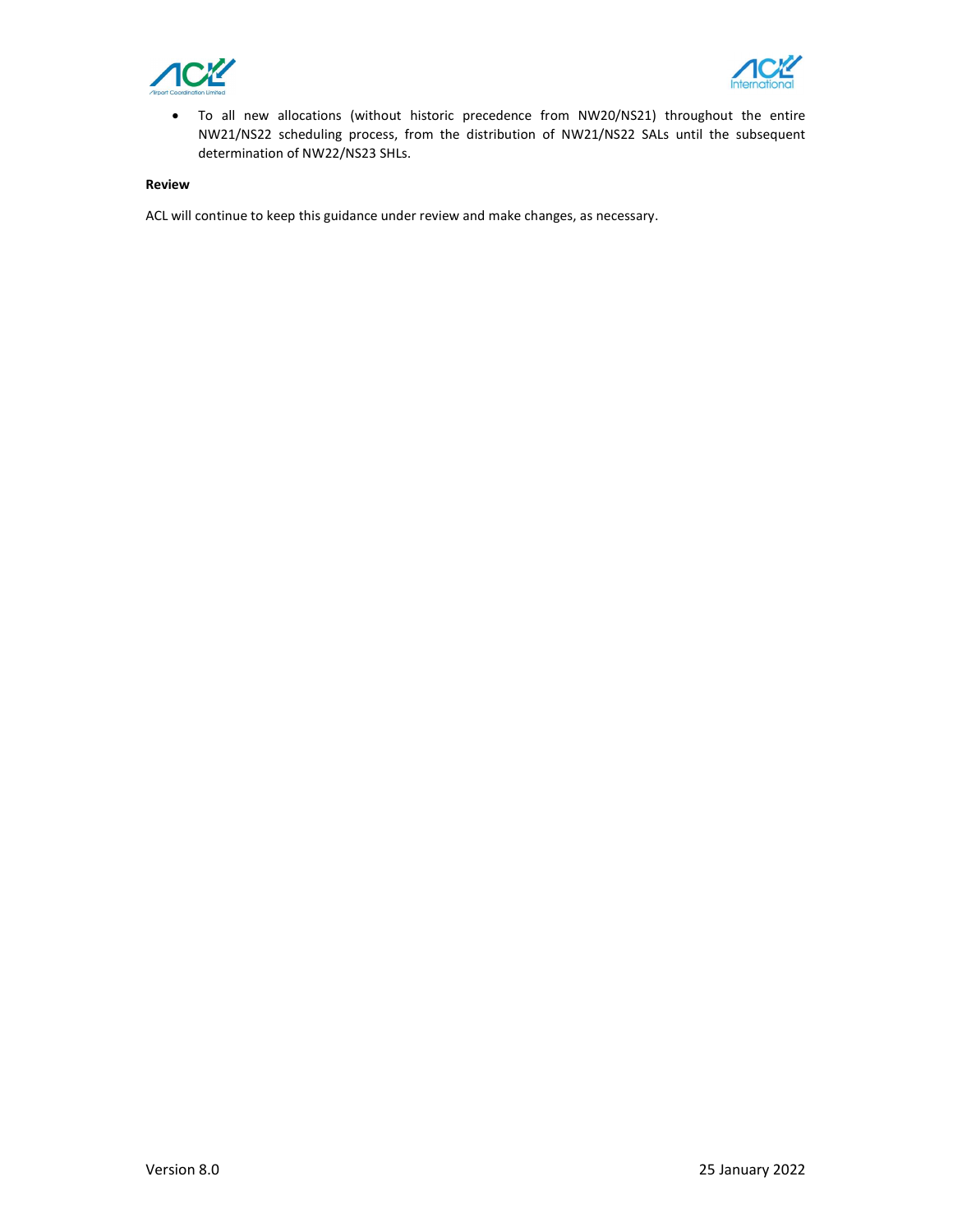



### Exampes of historic determination

| Exampes of historic determination |              |                   |                         |                     |             |             |                        |                     |                         |                 |              |                            |                |                                                   |                |                |                                         |              |                |                                   |              |             |                             |                                     |                |                         |                                        |                     |                |                                               |             |                     |   |                                      |             |                                                                                                                                                                                                                               |
|-----------------------------------|--------------|-------------------|-------------------------|---------------------|-------------|-------------|------------------------|---------------------|-------------------------|-----------------|--------------|----------------------------|----------------|---------------------------------------------------|----------------|----------------|-----------------------------------------|--------------|----------------|-----------------------------------|--------------|-------------|-----------------------------|-------------------------------------|----------------|-------------------------|----------------------------------------|---------------------|----------------|-----------------------------------------------|-------------|---------------------|---|--------------------------------------|-------------|-------------------------------------------------------------------------------------------------------------------------------------------------------------------------------------------------------------------------------|
|                                   |              |                   |                         | K (Historic)        |             |             |                        |                     |                         |                 |              | <b>T</b> (Newly Allocated) |                |                                                   |                |                |                                         |              | O (Operated)   |                                   |              |             |                             | <b>Alleviation conditions)</b>      |                |                         | <b>C (Canx Historic complying with</b> |                     |                |                                               |             | <b>Proposed SHL</b> |   |                                      |             | Comments                                                                                                                                                                                                                      |
| Flight No 1                       |              | $\overline{2}$    | $\overline{\mathbf{3}}$ |                     |             |             |                        | $\mathbf{1}$        | $\overline{2}$          |                 |              |                            |                |                                                   |                | $\mathbf{1}$   | $\overline{2}$                          | в            | $\overline{a}$ | 5                                 |              |             |                             |                                     |                |                         |                                        |                     |                | $\overline{2}$                                |             |                     | 5 | $6 \mid 7$                           |             | Alleviation requested as per the conditions and granted. All operations                                                                                                                                                       |
| XX100                             | 22           |                   |                         | 22 22 22 22         |             |             | $22 \mid 22$           | $\mathbf 0$         | $\mathbf 0$             |                 | $\mathbf{0}$ | $\mathsf 0$                | $^{\circ}$     | $\mathsf{o}$                                      | $\overline{0}$ | $\overline{0}$ | $\mathbf 0$                             | $\mathbf{0}$ | $\mathsf{o}$   | $\overline{0}$                    | $\mathbf 0$  | $\mathbf 0$ | 22                          | 22                                  | 22 22 22       |                         | 22                                     | 22                  |                | $22$ 22                                       | 22          |                     |   | 22 22 22 22                          |             | count against the utilisation target and historic entitlement granted for the                                                                                                                                                 |
| XX102                             |              | $10 \mid 10 \mid$ |                         | $10 \mid 10 \mid$   | 10          |             | 10 10                  |                     | $12 \mid 12 \mid$       |                 | 12           | $12 \mid 12 \mid$          |                | 12                                                | 12             | $\mathbf 0$    | $\mathbf 0$                             | $\mathbf 0$  | $\mathsf{o}$   | $\overline{0}$                    | $\mathbf 0$  | $\mathbf 0$ | 10 <sup>1</sup>             | 10 <sup>10</sup>                    | 10 10 10       |                         | 10                                     | 10                  |                | $10 \mid 10$                                  |             |                     |   | 10 10 10 10 10                       |             | subsequent season.<br>Newly allocated slots are not considered as operated as outside alleviation.<br>As the records are treated independently the historic slots are counted as                                              |
| XX104                             |              |                   |                         | 22 22 22 22 22      |             |             | 22 22                  | $\mathbf 0$         | $\mathbf{0}$            |                 | $\mathbf{0}$ | $\mathbf 0$                | $\mathbf{0}$   | $\mathbf 0$                                       |                |                | $0 \quad 10 \quad 10 \quad 10 \quad 10$ |              |                | $10 \mid 10 \mid 10 \mid 12 \mid$ |              |             |                             | 12                                  |                |                         | $12$ 12 12 12                          | 12                  |                | $22 \mid 22$                                  |             |                     |   | 22 22 22 22 22                       |             | operated and therefore meets the utilisation target.<br>Alleviation requested as per the conditions and granted. All operations<br>count against the utilisation target and historic entitlement granted for the              |
| XX106                             | 22           |                   | $22 \mid 22 \mid$       | 22                  | 22          | 22          | 22                     | $\mathsf 0$         | $\overline{\mathbf{0}}$ |                 | $\mathbf 0$  | $\mathbf 0$                | $\mathbf 0$    | $\mathsf{O}\xspace$                               | $\mathbf 0$    | 22             |                                         | $22$ 22 22   |                | $22 \mid 22$                      |              | 22          | $\mathsf 0$<br>$\mathbf{0}$ | $\overline{0}$                      | $\mathsf 0$    | $\mathbf 0$             | $\mathbf{0}$                           | $\mathbf 0$         | 22             | 22                                            | 22          | 22                  |   | $22$ 22 22                           |             | subsequent season.<br>Flights operated and count against the utilisation target and historic                                                                                                                                  |
| XX108                             | $\mathsf{o}$ | 0                 | 0                       | $\mathbf 0$         | $\mathbf 0$ | $\mathbf 0$ | $\mathbf{0}$           |                     |                         |                 |              |                            |                | $10 \mid 10 \mid 10 \mid 10 \mid 10 \mid 10 \mid$ |                |                | 10 10 10 10 10 10 10 10 10              |              |                |                                   |              |             | $\overline{0}$              | $\mathbf{0}$<br>$\mathbf 0$         | $\mathbf 0$    | $\overline{\mathbf{0}}$ | 0                                      | $\mathbf 0$         | 0 <sup>1</sup> | $\mathbf{0}$                                  | $\mathbf 0$ | $0$ 0               |   | $\overline{0}$                       | $\mathbf 0$ | entitlement granted for the subsequent season.<br>Newly allocated slot operated but as historic slot that were eligible for<br>retime (XX100) was not utilised for this flight it does not attract historic                   |
| Total                             |              |                   |                         |                     |             |             |                        |                     |                         |                 |              |                            |                |                                                   |                |                |                                         |              |                |                                   |              |             |                             |                                     |                |                         |                                        |                     |                | 76 76 76 76 76 76 76                          |             |                     |   |                                      |             | status in the subsequent season.<br>Carrier receives back the same number of slots as held historically and                                                                                                                   |
|                                   |              |                   |                         |                     |             |             |                        |                     |                         |                 |              |                            |                |                                                   |                |                |                                         |              |                |                                   |              |             |                             |                                     |                |                         |                                        |                     |                |                                               |             |                     |   |                                      |             | does not increase slot portfolio as a result of alleviation.                                                                                                                                                                  |
|                                   |              |                   |                         | <b>K</b> (Historic) |             |             |                        |                     |                         |                 |              | <b>T (Newly Allocated)</b> |                |                                                   |                |                |                                         |              | O (Operated)   |                                   |              |             |                             | <b>Alleviation conditions)</b>      |                |                         | <b>C (Canx Historic complying with</b> |                     |                |                                               |             | <b>Proposed SHL</b> |   |                                      |             | <b>Comments</b>                                                                                                                                                                                                               |
|                                   |              |                   |                         |                     |             |             | $6 \mid 7 \mid 1 \mid$ |                     |                         | $2 \mid 3$      |              | $\overline{4}$             |                | 56                                                |                |                | 7 1 2 3 4                               |              |                | $5 \mid 6 \mid$                   |              |             | 7 1 2                       | 3 <sup>1</sup>                      | 4              |                         | $5 \mid 6 \mid$                        | 7 <sup>7</sup>      |                | $1 \mid 2 \mid 3 \mid 4 \mid 5 \mid 6 \mid 7$ |             |                     |   |                                      |             | Flights operated and count against the utilisation target and historic                                                                                                                                                        |
| YY100                             |              |                   |                         | 22 22 22 22 22      |             |             | 22 22                  | $\mathsf 0$         | $\overline{0}$          |                 | $\mathbf{0}$ | $\mathbf 0$                | $\mathbf 0$    | $\mathsf 0$                                       |                |                | 0 22 22 22 22 22 22 22                  |              |                |                                   |              |             | $\mathbf{0}$                | $\mathsf 0$<br>$\overline{0}$       | $\mathbf 0$    | $\mathbf 0$             | 0                                      | $\mathsf{O}\xspace$ |                | $22$ 22                                       |             |                     |   | 22 22 22 22 22                       |             | entitlement granted for the subsequent season.<br>Newly allocated slots are not considered as operated as outside alleviation.                                                                                                |
| YY102                             |              |                   |                         |                     |             |             |                        |                     |                         |                 |              |                            |                |                                                   |                |                |                                         |              |                |                                   |              |             | $\circ$                     | $\overline{0}$<br>$\mathsf 0$       | $\overline{0}$ | $\overline{\mathbf{0}}$ | 0                                      | $\mathbf 0$         |                | 10 10 10 10 10 10 10 10                       |             |                     |   |                                      |             | As the records are treated independently the historic slots are counted as<br>operated and therefore meets the utilisation target.                                                                                            |
| YY104                             |              |                   |                         |                     |             |             | 22 22 22 22 22 22 22 0 |                     | $\overline{0}$          |                 | $\mathbf{0}$ | 0                          | $\overline{0}$ | $\mathbf 0$                                       |                |                | $0$ 22 22 22 22 22 22 22 22             |              |                |                                   |              |             | $\circ$                     | $\mathsf{O}\xspace$<br>$\mathbf{0}$ | $\overline{0}$ | $\mathbf 0$             | $\overline{0}$                         | $\mathsf 0$         |                | 22 22 22 22 22 22 22                          |             |                     |   |                                      |             | Flights operated and count against the utilisation target and historic<br>entitlement granted for the subsequent season.                                                                                                      |
| YY106                             |              |                   |                         | 22 22 22 22 22      |             |             | 22 22                  | $\mathsf{O}\xspace$ | $\mathbf 0$             |                 | $\mathbf 0$  | $\mathbf 0$                | $\mathbf{0}$   | $\mathsf 0$                                       | $\mathbf 0$    |                | 22 22 22 22                             |              |                | $22 \mid 22 \mid 22$              |              |             | $\mathbf{0}$                | $\mathsf 0$<br>$\overline{0}$       | $\mathbf 0$    | $\mathbf 0$             | $\mathbf{0}$                           | $\mathsf 0$         |                | $22$ 22                                       |             | $22$ 22             |   | 22 22 22                             |             | Flights operated and count against the utilisation target and historic<br>entitlement granted for the subsequent season.                                                                                                      |
|                                   | $\mathbf 0$  | $\overline{0}$    | $\mathsf{O}\xspace$     | $\mathbf{0}$        | $\mathbf 0$ | $\mathbf 0$ | $\mathbf{0}$           |                     | 10 <sup>1</sup>         | 10 <sup>1</sup> |              | 10   10   10               |                | 10                                                |                |                | $10 \mid 10 \mid 10 \mid 10 \mid 10$    |              |                |                                   | 10   10   10 |             | 0 <sup>1</sup>              | $\mathsf 0$<br>$\mathbf{0}$         | $\mathbf 0$    | $\mathbf 0$             | $\mathbf{0}$                           | $\mathbf 0$         |                | 10 10                                         |             |                     |   | $10 \mid 10 \mid 10 \mid 10 \mid 10$ |             | Newly allocated slot operated and met the utilisation target. No alleviation<br>requested or granted that could have operated this slot and therefore<br>become entitled to be considered for historics in subsequent season. |

| Flight No   $1$   $2$   $3$ |             |                |                                  | 4 <sup>1</sup> | - 5 -    | $6 \mid 7$     |            | $\mathbf{1}$<br>$\overline{2}$       | $\overline{\mathbf{3}}$ | $\overline{a}$             | -5           | 6           | $\overline{z}$ | $\mathbf{1}$    | $\overline{2}$<br>$\overline{\mathbf{3}}$ | $\overline{4}$               | 5            | 6               | $\overline{7}$<br>$\mathbf{1}$  | $\overline{2}$             |                | -5                                                                              | 6                                   | $\overline{7}$ |                         | $\overline{2}$       | $\overline{\mathbf{3}}$ | $\overline{4}$      |                |              | $5 \mid 6 \mid 7$    |                                                                                                                                                                                                                               |
|-----------------------------|-------------|----------------|----------------------------------|----------------|----------|----------------|------------|--------------------------------------|-------------------------|----------------------------|--------------|-------------|----------------|-----------------|-------------------------------------------|------------------------------|--------------|-----------------|---------------------------------|----------------------------|----------------|---------------------------------------------------------------------------------|-------------------------------------|----------------|-------------------------|----------------------|-------------------------|---------------------|----------------|--------------|----------------------|-------------------------------------------------------------------------------------------------------------------------------------------------------------------------------------------------------------------------------|
| XX100                       |             |                | 22 22 22 22 22 22 22             |                |          |                |            | $\mathbf 0$<br>$\mathbf{0}$          | $\mathbf{0}$            | $\Omega$                   | $\Omega$     | $\Omega$    | $\Omega$       | $\Omega$        | $\mathbf{0}$                              | $\mathbf{0}$<br>$\mathbf 0$  | $\Omega$     | $\mathbf{0}$    | $0$ 22                          |                            |                | 22 22 22 22 22                                                                  |                                     |                | 22 22 22 22 22 22 22 22 |                      |                         |                     |                |              |                      | Alleviation requested as per the conditions and granted. All operations<br>count against the utilisation target and historic entitlement granted for the<br>subsequent season.                                                |
| XX102                       |             |                | 10   10   10   10   10   10   10 |                |          |                |            | 12 12 12 12 12                       |                         |                            |              |             | 12 12          | $\mathbf{0}$    | $\overline{0}$                            | $\mathbf{0}$<br>$\mathbf{0}$ | $\mathbf{0}$ | $\mathbf 0$     | $0\quad 10$                     |                            |                |                                                                                 |                                     |                |                         |                      |                         |                     |                |              |                      | Newly allocated slots are not considered as operated as outside alleviation.<br>operated and therefore meets the utilisation target.                                                                                          |
| XX104                       |             |                | 22 22 22 22 22 22 22             |                |          |                |            | $\overline{0}$<br>$\overline{0}$     | $\mathbf{0}$            | $\circ$                    | $\mathbf{0}$ | $\circ$     | $\circ$        |                 |                                           |                              |              |                 |                                 |                            |                |                                                                                 |                                     |                |                         |                      |                         |                     |                |              |                      | Alleviation requested as per the conditions and granted. All operations<br>subsequent season.                                                                                                                                 |
| XX106                       |             |                | 22 22 22 22 22 22 22 22          |                |          |                |            | $\mathbf 0$<br>$\mathbf{0}$          | $\mathbf{0}$            | $\overline{0}$             | $\mathbf{0}$ | $\mathbf 0$ | $\mathbf{0}$   | 22              | 22 22 22 22 22 22                         |                              |              |                 | $\overline{0}$                  | $\mathbf 0$                | $\overline{0}$ | $\mathbf 0$<br>$\mathbf{0}$                                                     | $\mathbf{0}$                        | $\mathbf 0$    | $22$ 22                 |                      |                         |                     |                |              | 22 22 22 22 22       | Flights operated and count against the utilisation target and historic<br>entitlement granted for the subsequent season.                                                                                                      |
| XX108                       | $\mathbf 0$ | $0-1$          | $\mathbf 0$                      | $\mathbf{0}$   | $0-1$    | $\overline{0}$ | $^{\circ}$ | $10 \mid 10 \mid 10 \mid 10 \mid 10$ |                         |                            |              |             | 10 10          | 10              | $10 \mid 10 \mid 10 \mid 10$              |                              |              | 10 10           | $\mathbf{0}$                    | $\mathbf 0$                | $\overline{0}$ | $\mathbf 0$                                                                     | $\mathbf 0$<br>$\mathbf{0}$         | $\mathbf 0$    | $\mathbf{0}$            | $\mathbf 0$          | $\mathbf{0}$            | $\mathbf{0}$        | $\mathbf{0}$   | $\mathbf{0}$ | $\Omega$             | Newly allocated slot operated but as historic slot that were eligible for<br>retime (XX100) was not utilised for this flight it does not attract historic<br>status in the subsequent season.                                 |
| Total                       |             |                |                                  |                |          |                |            |                                      |                         |                            |              |             |                |                 |                                           |                              |              |                 |                                 |                            |                |                                                                                 |                                     |                |                         |                      |                         |                     |                |              |                      | Carrier receives back the same number of slots as held historically and<br>does not increase slot portfolio as a result of alleviation.                                                                                       |
|                             |             |                |                                  | K (Historic)   |          |                |            |                                      |                         | <b>T (Newly Allocated)</b> |              |             |                |                 |                                           | O (Operated)                 |              |                 |                                 |                            |                | <b>C (Canx Historic complying with</b><br><b>Alleviation conditions)</b>        |                                     |                |                         |                      |                         | <b>Proposed SHL</b> |                |              |                      | <b>Comments</b>                                                                                                                                                                                                               |
| Flight No                   | $1 \vert$   | 2 <sup>1</sup> | $\overline{\mathbf{3}}$          |                | -5       | 6              |            |                                      |                         |                            |              | 6           |                |                 |                                           |                              |              |                 |                                 |                            |                |                                                                                 |                                     |                |                         |                      | 3                       | $\overline{a}$      | 5 <sup>1</sup> |              | $6 \mid 7$           | Flights operated and count against the utilisation target and historic                                                                                                                                                        |
| YY100                       |             |                | 22 22 22 22 22 22 22             |                |          |                |            | $\mathbf 0$<br>$\mathbf{0}$          | $\mathbf 0$             | $\mathbf{0}$               | $\mathbf 0$  | $\mathbf 0$ | $\mathbf{0}$   | 22              | 22 22 22 22                               |                              |              | 22 22           |                                 | $\mathbf 0$<br>$\mathbf 0$ | $\overline{0}$ | $\mathsf 0$<br>$\mathbf{0}$                                                     | $\mathsf 0$                         | $\mathbf 0$    | 22                      | 22                   | 22 22 22 22             |                     |                |              | 22                   | entitlement granted for the subsequent season.                                                                                                                                                                                |
| YY102                       |             |                |                                  |                |          |                |            |                                      |                         |                            |              |             |                |                 |                                           |                              |              |                 |                                 | $\overline{\mathbf{0}}$    | $\circ$        | $\mathbf 0$                                                                     | $\mathbf{0}$<br>$\mathbf{0}$        | $\mathbf 0$    |                         | 10 10 10 10 10 10 10 |                         |                     |                |              |                      | Newly allocated slots are not considered as operated as outside alleviation.<br>10 As the records are treated independently the historic slots are counted as<br>operated and therefore meets the utilisation target.         |
| YY104                       |             |                | 22 22 22 22 22 22 22             |                |          |                |            | $\mathbf 0$<br>$\mathbf{0}$          | $\mathbf{0}$            | $\mathbf 0$                | $\mathbf{0}$ | $\mathbf 0$ | $\mathbf{0}$   | 22              | 22 22 22 22 22 22                         |                              |              |                 |                                 | $\mathbf 0$<br>$\mathbf 0$ | $\circ$        | $\mathsf 0$                                                                     | $\mathbf{0}$<br>$\mathbf{0}$        | $\mathsf 0$    |                         |                      |                         |                     |                |              | 22 22 22 22 22 22 22 | Flights operated and count against the utilisation target and historic<br>entitlement granted for the subsequent season.                                                                                                      |
| YY106                       |             |                | 22 22 22 22 22 22 22             |                |          |                |            | $\mathbf 0$<br>$\mathbf{0}$          | $\mathsf 0$             | $\mathbf{0}$               | $\mathbf{0}$ | $\mathsf 0$ | $\mathbf{0}$   | 22              | 22 22 22 22 22 22                         |                              |              |                 | $\overline{0}$                  | $\mathbf 0$                | $\circ$        | $\mathsf 0$                                                                     | $\mathsf{O}\xspace$<br>$\mathbf{0}$ | $\mathsf 0$    | 22 22 22 22 22 22       |                      |                         |                     |                |              | 22                   | Flights operated and count against the utilisation target and historic<br>entitlement granted for the subsequent season.                                                                                                      |
| YY108                       |             | $\Omega$       |                                  | $\Omega$       | $\Omega$ | $\mathbf{0}$   |            | 10   10   10                         |                         |                            | 10 10        |             | 10 10          | 10 <sup>1</sup> | $10 \mid 10 \mid 10 \mid 10$              |                              |              | 10 <sup>1</sup> | $\mathbf{0}$<br>10 <sup>1</sup> | $\mathbf 0$                | $\overline{0}$ | $\mathbf 0$                                                                     | $\mathbf{0}$<br>$\mathbf{0}$        | $\mathbf 0$    | 10 <sup>1</sup>         | 10 <sup>1</sup>      | 10 10 10 10             |                     |                |              | 10                   | Newly allocated slot operated and met the utilisation target. No alleviation<br>requested or granted that could have operated this slot and therefore<br>become entitled to be considered for historics in subsequent season. |
| Total                       |             |                |                                  |                |          |                |            |                                      |                         |                            |              |             |                |                 |                                           |                              |              |                 |                                 |                            |                | 76 76 76 76 76 76 76 22 22 22 22 22 22 22 23 86 86 86 86 86 86 86 0 0 0 0 0 0 0 |                                     |                |                         |                      |                         |                     |                |              | 86 86 86 86 86 86 86 | Carrier will be considered for a greater number of slots as they operated a<br>greater number and met the utilisation target set.                                                                                             |
| Version 7.0                 |             |                |                                  |                |          |                |            |                                      |                         |                            |              |             |                |                 |                                           |                              |              |                 |                                 |                            |                |                                                                                 | 15 December 2021                    |                |                         |                      |                         |                     |                |              |                      |                                                                                                                                                                                                                               |